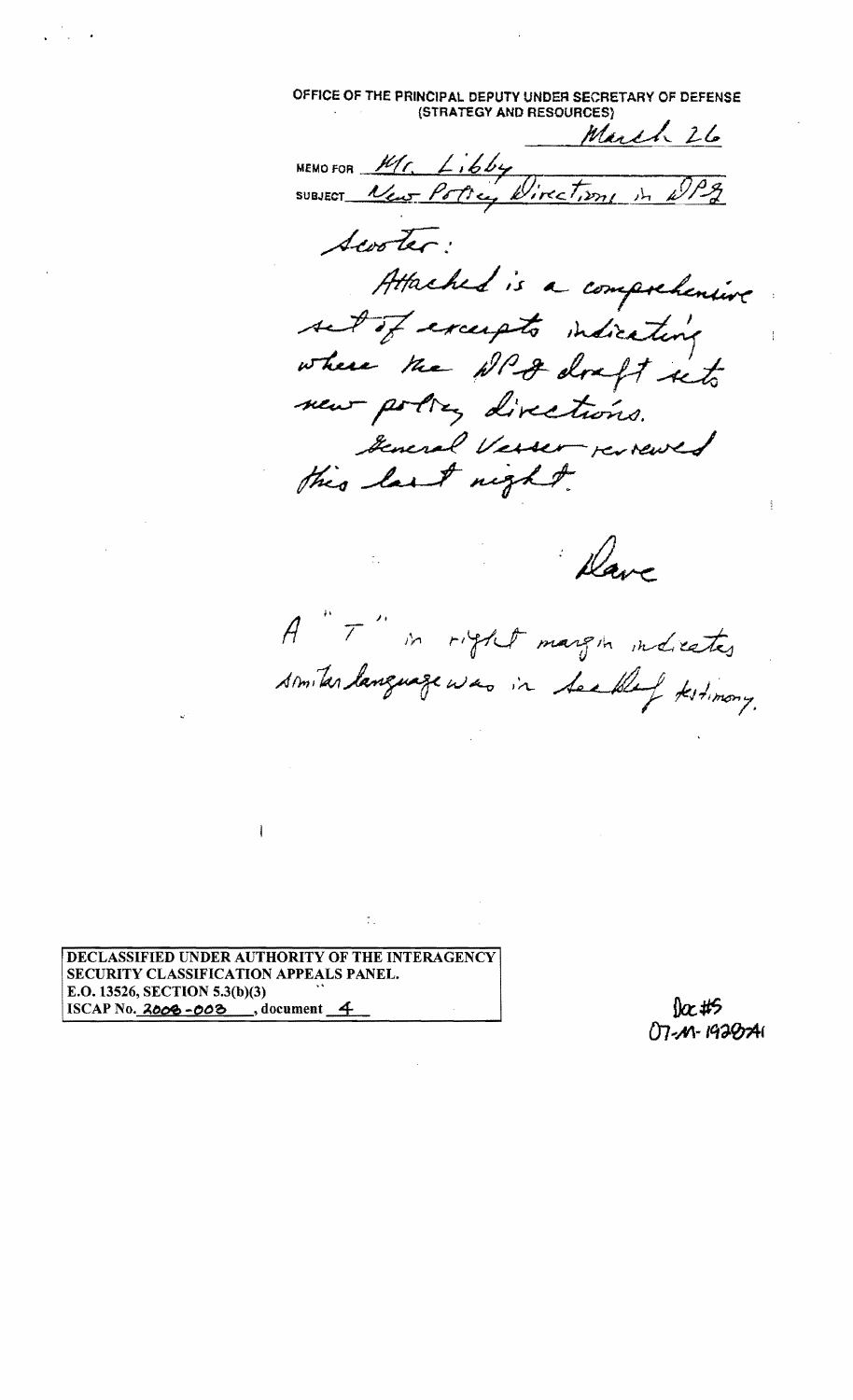S&CREEK NOTIONS **with the content of** 

24 March 1992

 $\tau$ 

ڪ (

## **New Policy Directions Noted in Draft Defense Planninq Guidance**

## Policy and Strategy Section

• Preclude hostile, nondemocratic domination of regions [Europe, East Asia, and the Persian Gulf] critical to our interests, and thereby strengthen the barriers against the reemergence of <sup>a</sup> global threat (pp.3 and  $12$ ; see also pp.19, 31, and 39).

Lead to a security community that extends to all peace-loving nations, including the new democracies of Eastern Europe and a  $\geq$ democratic Russia, Ukraine, and other democracies of the former Soviet Union  $(p.3)$ ; see also  $pp.7$ , 32 and 33).

It is not in our interest or those of the other democracies to return to earlier periods in which multiple military powers balanced one another off in what passed for security structures, while regional, or even global peace hung in the balance  $(p.8)$ .

The demise of the Soviet Union and the increasing strength of our allies permit us to define our regional interests selectively and to safeguard those interests in separate regional contexts and at lower resource levels (p.11).

• A future President will need to have options that will allow him to lead or, where prudent and practical, to act to protect our critical interests even in cases where very few others are with us. We must plan sufficient forces and programs within current fiscal constraints to provide such options....  $(p.12)$ .

A critical task will be to begin preparing for tomorrow's [core) competencies, while gaining an appreciation of those we need no longer emphasize (p.l?).

• U.S. forces must continue to be at least a generation ahead in those technologies which will be decisive on future battlefields. Future generations must have at least the same qualitative advantages over their opponents as our forces did in the Gulf War  $(p.18)$ .

|                     |  |  |  | . We need to be able to fight future forces through simulation |  |
|---------------------|--|--|--|----------------------------------------------------------------|--|
| before we buy them. |  |  |  |                                                                |  |
|                     |  |  |  |                                                                |  |

Our strategic nuclear forces...provide an important deterrent hedge against the possibility of an unforeseen global threat  $(p.20)$ .

• .(p. 18) . **-------------\_.------\_.------------------ .** 

Withheld from public release under statutory authority<br>
the Department of Defense<br>
FOIA 5 USC §52(b)(5)

SECRET/NOFORN CLOSE-**ACLO**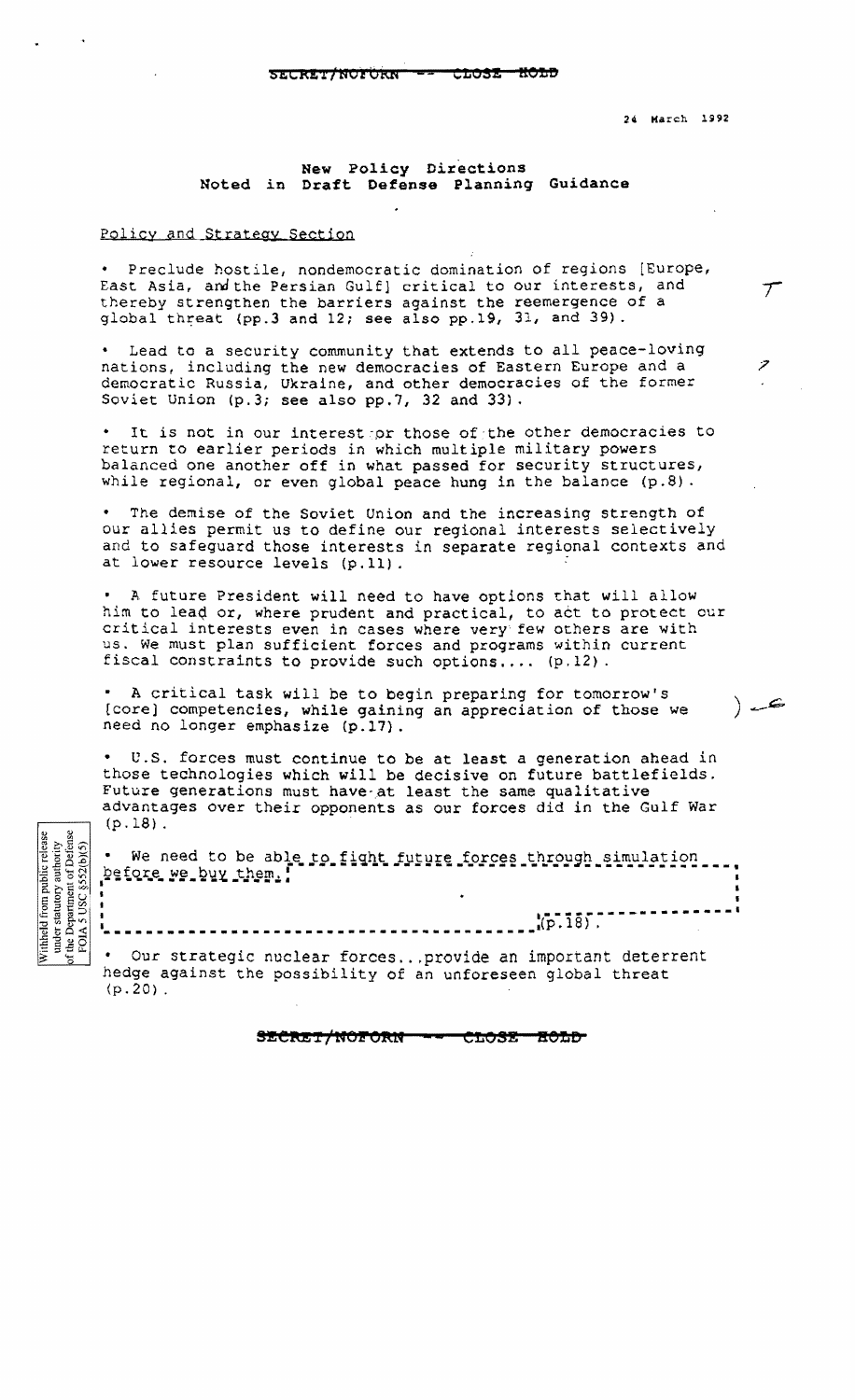وبرومين <del>SHORDT/NOPORN</del> يعصصه

We must... examine more innovative ways of providing strategic deterrent forces.... We might also find ways of ensuring that some et our f Further, we should find methods of being more effective by going to lower alert levels for some portions of the force... $(p.21)$ .

[We must explore] new ways of operating [forward presence] forces in peacetime.

We might also consider increased use of Reserve Component units overseas, additional homeporting, [.]  $\sim$  1  $\frac{1}{2}$  (p.24).

Our forces must remain able to respond rapidly to a second major regional crisis or to expand an initial crisis deployment in the event of escalation... (p.27). (First time specific guidance on second major regional contingency to be given in unclassified context.)

< Mobidity Tourge-must be capable of recomplishing a major force deployment within current planning parameters (pr28).

|                                                                                                                    |                  | $(5.29)$ .                                                                                                                                                                                          |                                    |  |  |  |  |
|--------------------------------------------------------------------------------------------------------------------|------------------|-----------------------------------------------------------------------------------------------------------------------------------------------------------------------------------------------------|------------------------------------|--|--|--|--|
| Withheld from public release<br>under statutory authority<br>of the Department of Defense<br>FOIA S USC §552(b)(5) |                  | $!75.235$ .                                                                                                                                                                                         | Testmony<br>and American<br>Report |  |  |  |  |
|                                                                                                                    |                  |                                                                                                                                                                                                     |                                    |  |  |  |  |
|                                                                                                                    |                  | * Reconstitution now focuses on a 7-8 year warning time, and<br>drops the exclusive focus on [[[[[[[[[[[[[[]]]]] but still notes the<br>valuable "hedging" opportunities now available (p.30).      |                                    |  |  |  |  |
|                                                                                                                    | • Our challenge! | collective capacity to defend against an aggressive regime in such<br>a way that we do not disrupt future cooperation with a democratic<br>state or weaken the chances of successful reform (p.33). | (without more)                     |  |  |  |  |
| $\omega$                                                                                                           |                  | Our policy should encourage the breadening of European                                                                                                                                              |                                    |  |  |  |  |

Our policy should encourage the broadening of European under statutory authority<br>the Department of Defense<br>FOIA 5 USC  $$520(b)(5)$ institutions to include the democracies of Eastern Europe (p.35).  $\frac{1}{\sqrt{2}}$  $\mathbf{r}$  $\mathbf{r}$  $\mathbf{r}$ ⊱

> SECRET/NOFORN CLOSE ROLD

under statutory authority<br>
the Department of Defense<br>
FOIA 5 USC  $$S2(b)(5)$ Withheld from public release

Withheld from public releas